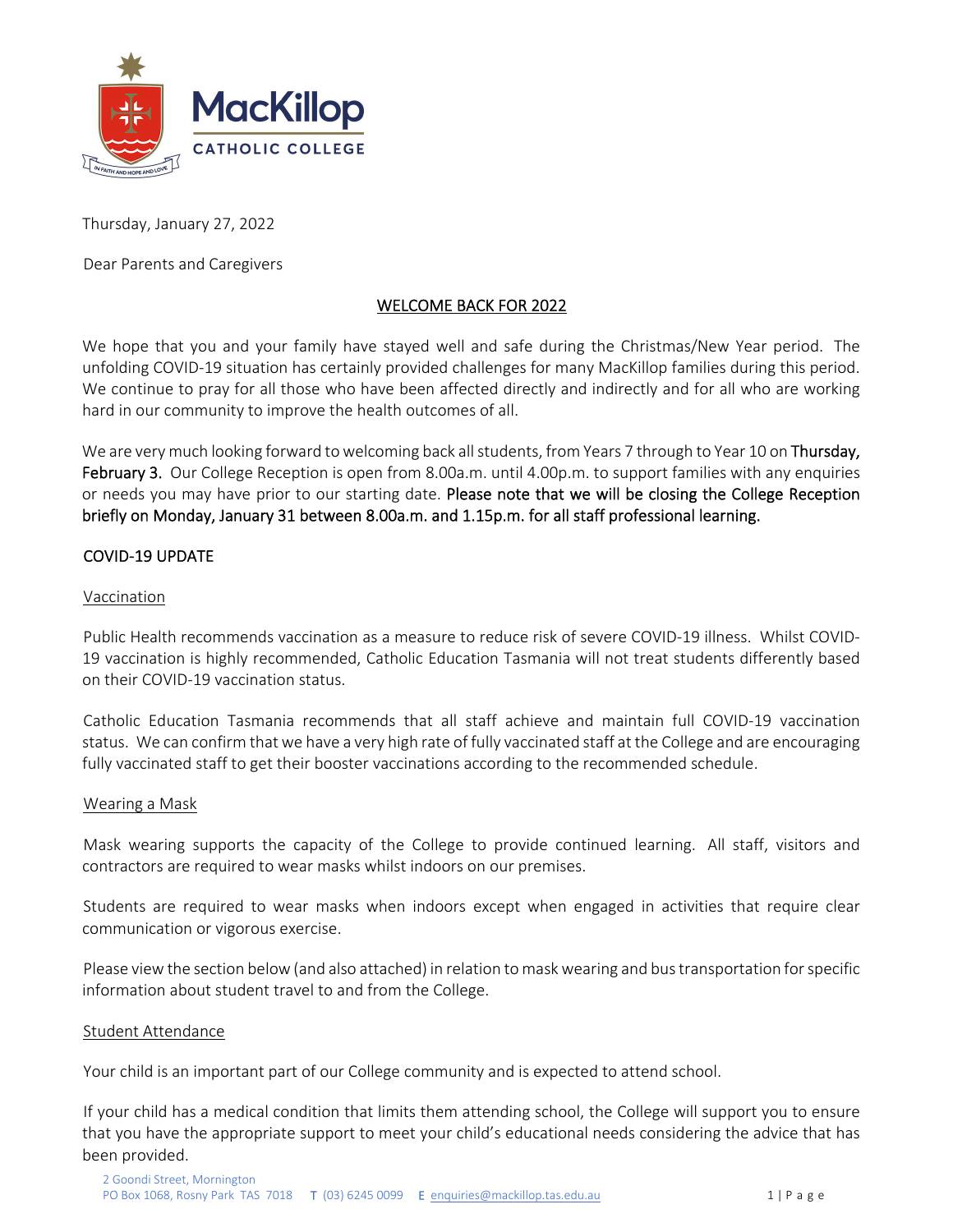

If you choose to keep your child at home without an underlying medical or educational reason they will be marked as absent.

#### Symptom Management

Students should not attend the College if they are displaying cold or flu‐like symptoms or if they have been directed to isolate by Public Health. They must stay home and their parent/caregiver contact either their child's GP or Public Health (1800 671 738).

If a student displays cold or flu‐like symptoms at the College their parent/caregiver will be contacted so that they can be collected as soon as possible. If your child has hay fever, we advise parents/caregivers to obtain a medical certificate from your child's GP to confirm this health condition. This would avoid the scenario of being called by the College to collect your child when this may not be warranted.

#### Rapid Antigen Testing

Rapid antigen testing is a key component of Public Health's approach to self‐diagnosis of infection and close contact management. Catholic Education Tasmania has secured two rapid antigen test kits for each of our staff and students. It is anticipated that these kits will be in the College close to the commencement of Term 1.

In Tasmania, rapid antigen tests are not required for screening purposes in schools. They are only to be used if a student or staff member is symptomatic or for testing to rule out transmission where a confirmed case (s) has been present at the College.

 $\frac{1}{\sqrt{2}}$  , and the contract of the contract of the contract of the contract of the contract of the contract of the contract of the contract of the contract of the contract of the contract of the contract of the contra

# DAY 1 – THURSDAY, FEBRUARY 3

# INFORMATION FOR YEAR 7 FAMILIES AND NEW STUDENTS ONLY

We ask that all Year 7 students and all other new students starting in Years 8, 9 or 10 gather at the Sails/Basketball Courts area by 8.30a.m. There will be staff available at the College entrances to guide new students to this area. Our new students will be welcomed, then guided into small, house‐based groups. Our House Leaders and Year 10 House Captains will then escort all new students to their Pastoral Care Groups.

# INFORMATION FOR CURRENT YEAR 8‐10 FAMILIES AND STUDENTS

We ask that all Year 8, 9 and 10 students who have access to their laptops check SEQTA Learn after 3.00p.m. on Tuesday, February 1. This will allow students to view their personal timetable and identify their Pastoral Care Group and classroom.

When Music to Move starts, we ask that students move to their Pastoral Care classrooms as per student timetables. If any current Year 8, 9 or 10 student is unable to access or interpret SEQTA Learn, for whatever reason, we ask them to simply remain at the Sails/Basketball Courts area at 8.30a.m. A staff member will be on hand to direct them to wherever they need to be.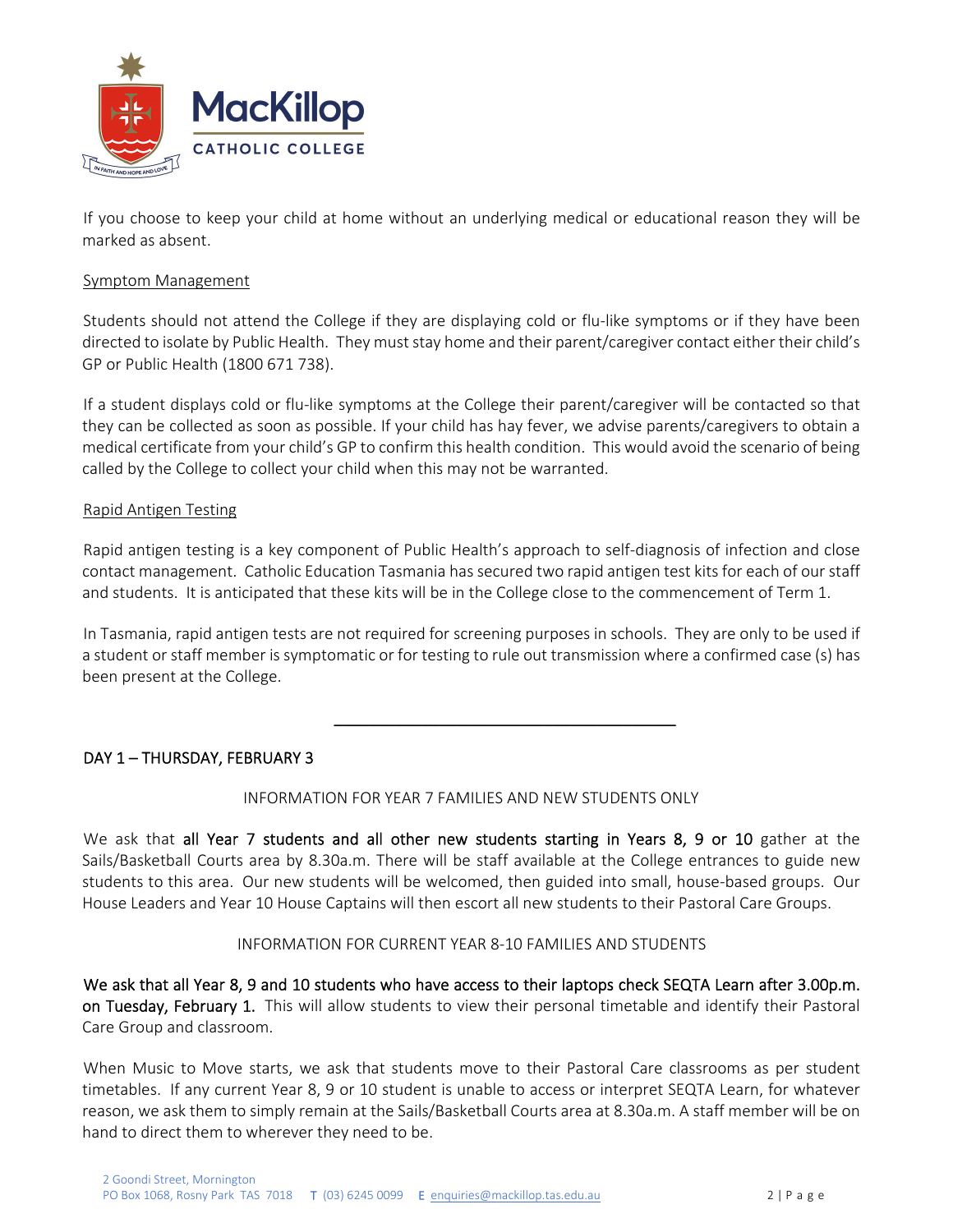

\*The allocation of students into Pastoral Care Groups, core classes and elective classes is developed over many months with relevant staff, always with the pastoral and learning needs of students at the centre of decision making. We ask that families refrain from contacting the College with requests to move Pastoral Care Groups, classes or electives. If issues of concern remain after the conclusion of Week 2, families may make contact with *their child/children's Pastoral Care Teacher or with the Director of Pastoral Care, Mr Aaron Davey.* 

# INFORMATION FOR ALL FAMILIES AND STUDENTS

#### Bus Transportation

All Redline Coaches, Coal River Coaches, Tassielink Coaches and Metro Tasmania bus services will commence on Thursday, February 3. Families are reminded that the full student bus fare has increased by 10 cents from January 1, 2022. If your child/children uses cash for a single trip ticket, the new fare will be \$1.90. If your child/children use a smartcard or purchases a 10‐trip ticket, the new fare will be \$1.52. For more information visit www.transport.tas.gov.au/student or call 6166 3343 (9:00a.m. to 5:00p.m. weekdays).

We draw your attention to the attached communication from Elise Archer, Acting Minister of Infrastructure and Transport. We ask that families discuss this communication with your child/children to ensure they understand what to do and how to behave when catching buses this year. The main points to remember are that it is a requirement for children aged 12 years and older to wear a mask in all public indoor spaces ‐ this includes buses, taxis and ride‐share services. While bus drivers are not responsible for 'policing' mask wearing or providing masks, it is an expectation that students will do the right thing to keep themselves and our community safe by wearing a mask.

# What to Bring on Day 1

All students should bring their own sunscreen, a water bottle; a labelled book for each subject (it is not necessary to bring every book on the booklist); a pencil case (label this and any other stationery and uniform items); and a College hat or cap. Returning students should bring their laptop (charged). Students may bring their own recess and lunch on this first day.

The College Canteen will re-open from Day 1. Families are encouraged to check the College website or the attached Families Guide for information on how to set up online ordering from the Canteen.

# Day 1 Program ‐ Thursday, February 3

For the majority of Day 1 (Periods 1 to 4) students will be with their Pastoral Care Groups, getting to know one another and their Pastoral Care Teachers. After lunch, Years 8, 9 and 10 will attend timetabled classes and begin their normal academic program (i.e. Thursday Week B ‐ Period 5 and 6). Year 7s willspend the remainder of their day involved in additional orientation activities.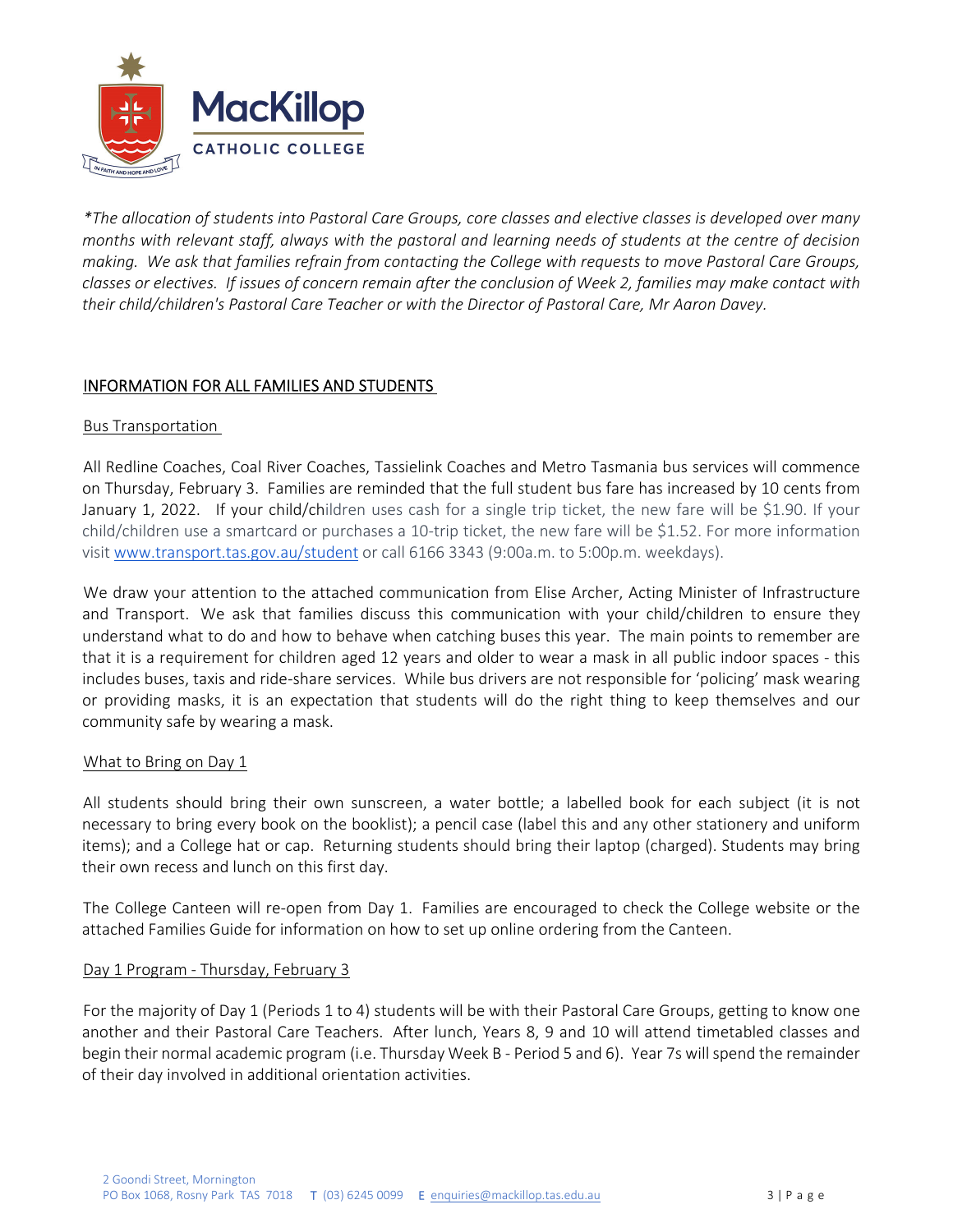

Day 2 for all students will be as timetabled (i.e. Friday Week B - Periods 1-6)

# Uniform

In our letter to families (dated Thursday, January 20), we outlined the supply issues that our uniform supplier, Perm‐A‐Pleat, has been experiencing for some months now. We remind families that if they have been unable to secure uniform items from the Uniform Shop, that they provide detail about any uniform items they have been unable to source to your child/children's Pastoral Care Teacher. Student Planners will be provided to students in the first few days of school ‐ prior to then, a handwritten note to your child/children's Pastoral Care Teacher will certainly suffice. Families who have been unable to source College blazers(this has affected a small number of mainly Year 7 families) are asked to send their child/children in the College jumper or College soft‐ shell jacket until such time as their College blazer arrives.

# College Expectations

We have attached with this communication a new publication: Families Guide 2022. This document details our expectations including those in relation to student presentation and uniform (Student Code of Personal Appearance) and our Mobile Phone Protocol. We ask families to take note of College expectations in relation to hair, make‐up, jewellery and non‐MacKillop issued uniform items. All students are expected to wear formal uniform each day at the College, except those days when they are involved in HaPE practical classes, Dance, or as otherwise directed by the College. A reminder that all students should wear traditional black leather shoes (no ballet, buckle or skate shoes) with their formal uniform, in accordance with the Student Code of Personal Appearance.

All students are expected to be sun aware. Personal sunscreen should be applied daily and carried for personal use during the day. Extra sunscreen lotion is also available from House Leader offices and at College Reception.

The Families Guide also provides new guidelines for families and students in relation to student absences. We ask that all families familiarise themselves with this document as these guidelines may represent a change from what families and students have been used to.

# Parent/Caregiver Communication with the College

One of our exciting changes for 2022 has been the move to a vertical pastoral care structure. This means that your child/children has been placed in Pastoral Care Groups (previously morning Tutor Groups) with students from their own and other year groups, from Years 7‐10. Their Pastoral Care Teacher will remain with your child/children as they move through the six‐year journey at the College, enabling the strongest of relationships to be established and grow between the student, their Pastoral Care Teacher and your family.

Your child/children's Pastoral Care Teacher should be the first point of contact for any matters pertaining to your child/children (i.e. administrative, uniform, concerns in relation to learning, wellbeing and so on). The exception to this would be if the family is already dealing with another member of staff (i.e. a Subject Teacher or a House Leader [previously Year Level Co‐ordinator]) in relation to a specific matter. We ask that families make contact by phone or via email with their child/children's Pastoral Care Teacher in the first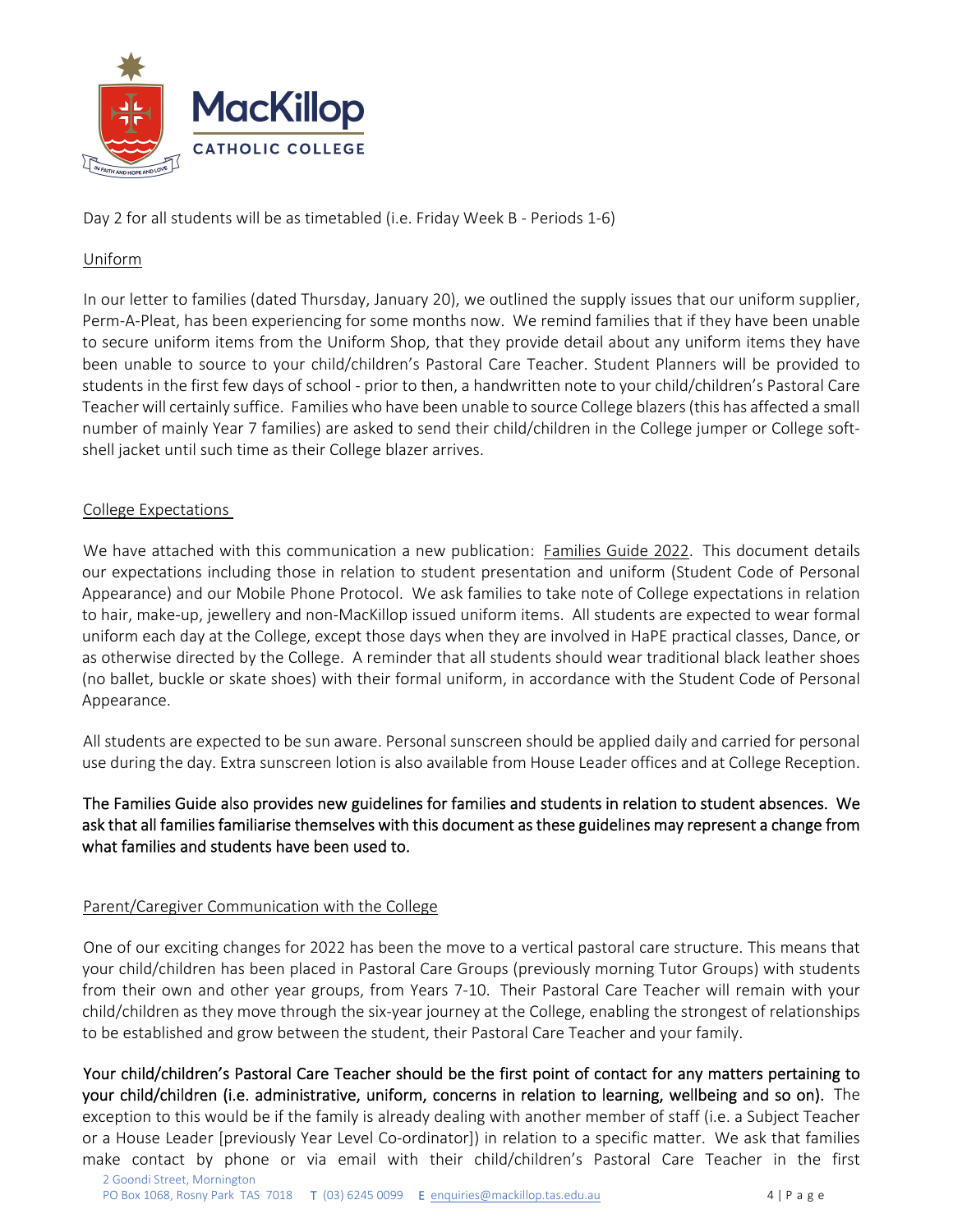

instance. Pastoral Care Teachers will endeavour to return parent/caregiver's phone calls or emails within the next day or so. For urgent matters, please contact your child/children's House Leader. If parents/caregivers wish to make contact with a Pastoral Care Teacher or other staff member, we ask that they do so by phoning College Reception on 6245 0099 between 8.00a.m. and 4.00p.m. or by emailing relevant staff members directly.

# Drop Off and Pick Up

We ask that our parents/caregivers minimise, or ideally avoid, entering the College premises. This extends to parents/caregivers who might otherwise have liked to accompany their child/children onto the school premises and wait with them prior to school starting on Day 1. Minimising visitations will enable the College to operate in a way that maximises the safety of all. Those parents/caregivers who need to visit the College Reception for short periods may of course do so. In accordance with Public Health regulations, all visitors must use our sitespecific QR code in-conjunction with the Check In Tas app.

# Staffing News

It is my pleasure to update families on changes to staffing for 2022. Starting in new roles, continuing their association with us or commencing new roles are:

- ∙ Martin Bower Mathematics and Pastoral Care Teacher
- Kylie-Jane Chapple Teacher Assistant (Food Technology/∨ET Hospitality)
- ∙ Liam Cooke Science and Pastoral Care Teacher
- Jennifer Crowden Director of Senior School; Mathematics Teacher
- ∙ Nathan Duggan ‐ Health and Physical Education, Religious Education and Pastoral Care Teacher
- ∙ Mikaela Ewington ‐ English, Religious Education, Drama Teacher and Pastoral Care Teacher
- ∙ Lily Jeffries English, Humanities & Social Sciences and Pastoral Care Teacher
- ∙ Chris Littlejohn Digital Technologies, Science, Religious Education and Pastoral Care Teacher
- ∙ Anne Morling Teacher Assistant (Food Technology/VET Hospitality)
- ∙ Cameron Quinn English, Humanities & Social Sciences and Pastoral Care Teacher
- ∙ Zoe Quinn Japanese, Humanities & Social Sciences and Pastoral Care Teacher
- ∙ Daniel Schneider Design & Technologies and Pastoral Care Teacher
- ∙ Stevi Smith Teacher Assistant (Learning Enhancement)
- ∙ Monica Talbot Administration Officer Daily Organisation
- Sally Tew The Arts Teacher.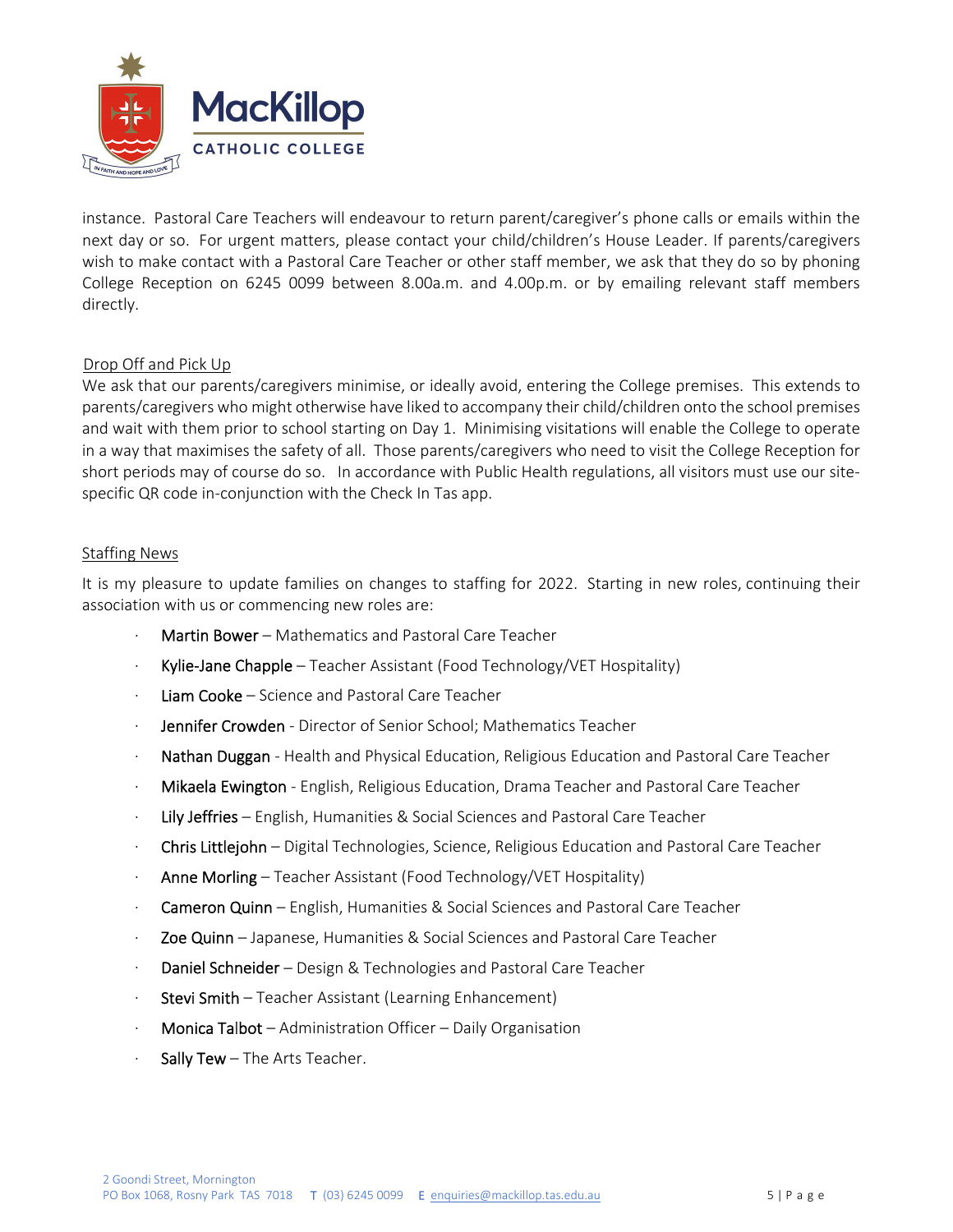

The following staff have been appointed to trainee positions for 2022:

- ∙ Thomas Fewkes ‐ Physical Education and Outdoor Education Trainee
- ∙ James Sullivan ‐ ICT Help Desk Trainee
- ∙ Emily Mayne ‐ Learning Enhancement Administration Trainee
- ∙ Daniel White ‐ Music and Performing Arts Trainee
- ∙ Zac Doran ‐ Sport Administration Trainee
- ∙ Charlotte Davies ‐ Youth Minister Trainee.

A number of staff are, or will be, returning from leave in 2022:

- Jacinta Pearce Humanities & Social Sciences Teacher
- Rachel Hutchins returning late Term 2 from maternity leave. Holly van Lierop will be taking Rachel's Health and Physical Education classes until her return.
- Jessica Hillier returning for the commencement of Term 2 from maternity leave. Tim Duffy will be taking Jess' Music and Pastoral Care classes until her return.

# IMPORTANT DATES FOR FAMILY CALENDARS

# Year 9 Rite Journey Presentation

A presentation in relation to the year‐long Year 9 Rite Journey program will be made available to all Year 9 students and their parents/caregivers via our Director of Pastoral Care, Mr Aaron Davey from **Monday, February** 7.

# Meet and Greet Evening

A Meet and Greet Evening is being planned so that our parents/caregivers can meet and engage with their child/children's Pastoral Care Teacher. This event has been tentatively planned for **Monday, February 7.** More details will be made available to families in coming days.

#### College Swimming Carnival

The College Swimming Carnival is scheduled for Tuesday, February 22. Our tentative plan is to involve all Year 7 students and all Year 8, 9 and 10 swimmers in this event. More information will be made available to families in coming weeks.